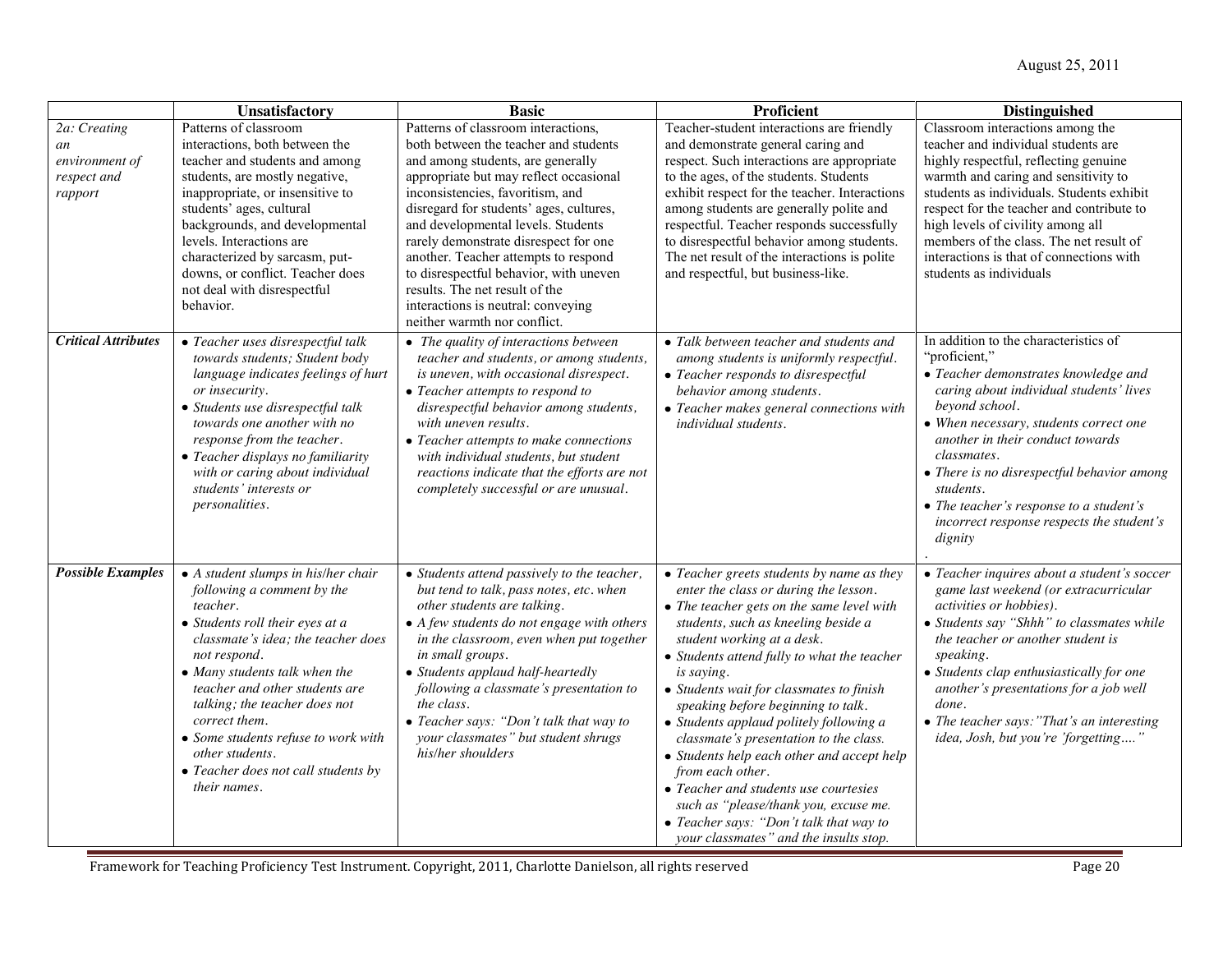|                                                             | Unsatisfactory                                                                                                                                                                                                                                                                                                                                                                                                                                                               | <b>Basic</b>                                                                                                                                                                                                                                                                                                                                                                                                                                                                                                  | <b>Proficient</b>                                                                                                                                                                                                                                                                                                                                                                                                                                                                                                                                                            | <b>Distinguished</b>                                                                                                                                                                                                                                                                                                                                                                                                                                                                                                                                      |
|-------------------------------------------------------------|------------------------------------------------------------------------------------------------------------------------------------------------------------------------------------------------------------------------------------------------------------------------------------------------------------------------------------------------------------------------------------------------------------------------------------------------------------------------------|---------------------------------------------------------------------------------------------------------------------------------------------------------------------------------------------------------------------------------------------------------------------------------------------------------------------------------------------------------------------------------------------------------------------------------------------------------------------------------------------------------------|------------------------------------------------------------------------------------------------------------------------------------------------------------------------------------------------------------------------------------------------------------------------------------------------------------------------------------------------------------------------------------------------------------------------------------------------------------------------------------------------------------------------------------------------------------------------------|-----------------------------------------------------------------------------------------------------------------------------------------------------------------------------------------------------------------------------------------------------------------------------------------------------------------------------------------------------------------------------------------------------------------------------------------------------------------------------------------------------------------------------------------------------------|
| $\overline{2b}$ : Establishing a<br>culture for<br>learning | The classroom culture is<br>characterized by a lack of teacher or<br>student commitment to learning,<br>and/or little or no investment of<br>student energy into the task at hand.<br>Hard work is not expected or valued.<br>Medium to low expectations for<br>student achievement are the norm<br>with high expectations for learning<br>reserved for only one or two students.                                                                                            | The classroom culture is characterized by<br>little commitment to learning by teacher<br>or students. The teacher appears to be<br>only "going through the motions, and<br>students indicate that they are interested<br>in completion of a task, rather than<br>quality." The teacher conveys that<br>student success is the result of natural<br>ability rather than hard work; high<br>expectations for learning are reserved for<br>those students thought to have a natural<br>aptitude for the subject. | The classroom culture is a cognitively<br>busy place where learning is valued by all<br>with high expectations for learning the<br>norm for most students. The teacher<br>conveys that with hard work students can<br>be successful; students understand their<br>role as learners and consistently expend<br>effort to learn. Classroom interactions<br>support learning and hard work.                                                                                                                                                                                     | The classroom culture is a cognitively<br>vibrant place, characterized by a shared<br>belief in the importance of learning. The<br>teacher conveys high expectations for<br>learning by all students and insists on hard<br>work; students assume responsibility for<br>high quality by initiating improvements,<br>making revisions, adding detail and/or<br>helping peers.                                                                                                                                                                              |
| <b>Critical Attributes</b>                                  | • The teacher conveys that the<br>reasons for the work are external or<br>trivializes the learning goals and<br>assignments.<br>• The teacher conveys to at least<br>some students that the work is too<br>challenging for them.<br>• Students exhibit little or no pride in<br>their work.<br>• Class time is devoted more to<br>socializing than to learning                                                                                                               | • Teacher's energy for the work is<br>neutral: indicating neither a high level<br>of commitment nor "blowing it off."<br>• The teacher conveys high expectations<br>for only some students.<br>• Students comply with the teacher's<br>expectations for learning, but don't<br>indicate commitment on their own<br>initiative for the work.<br>• Many students indicate that they are<br>looking for an "easy path."                                                                                          | $\bullet$ The teacher communicates the<br>importance of learning, and that with<br>hard work all students can be successful<br>in it.<br>• The teacher demonstrates a high regard<br>for student abilities.<br>• Teacher conveys an expectation of high<br>levels of student effort.<br>• Students expend good effort to complete<br>work of high quality.                                                                                                                                                                                                                   | In addition to the characteristics of<br>"proficient,"<br>$\bullet$ The teacher communicates a genuine<br>passion for the subject.<br>• Students indicate that they are not<br>satisfied unless they have complete<br>understanding.<br>• Student questions and comments indicate<br>a desire to understand the content, rather<br>than, for example, simply learning a<br>procedure for getting the correct answer.<br>• Students recognize the efforts of their<br>classmates.<br>• Students take initiative in improving the<br>quality of their work. |
| <b>Possible Examples</b>                                    | • The teacher tells students that<br>they're doing a lesson because it's<br>on the test; in the book, or is<br>district-directed.<br>• Teacher says to a student: "Why<br>don't you try this easier problem?"<br>• Students turn in sloppy or<br>incomplete work<br>· Students don't engage in work and<br>the teacher ignores it<br>• Students have not completed their<br>homework and the teacher does not<br>respond<br>• Almost all of the activities are busy<br>work. | • Teacher says: "Let's get through this."<br>• Teacher says: "I think most of you will<br>be able to do this."<br>• Students consult with one another to<br>determine how to fill in a worksheet,<br>without challenging classmates'<br>thinking.<br>• Teacher does not encourage students<br>who are struggling.<br>• Some students get to work after an<br>assignment is given or after entering<br>the room.                                                                                               | • Teacher says: "This is important; you'll<br>need to speak grammatical English when<br>you apply for a job."<br>• Teacher says: "This idea is really<br>important! It's central to our<br>understanding of history."<br>• Teacher says: "Let's work on this<br>together: it's hard, but you all will be<br>able to do it well."<br>• Teacher hands a paper back to a<br>student, saying "I know you can do a<br>better job on this." The student accepts<br>it without complaint.<br>• Students get to work right away when an<br>assignment is given or after entering the | • The teacher says: "It's really fun to find<br>the patterns for factoring polynomials."<br>• Student asks a classmate to explain a<br>concept or procedure since s/he didn't<br>quite follow the teacher's explanation.<br>• Students question one another on answers<br>• Student asks the teacher whether s/he can<br>re-do a piece of work since s/he now sees<br>how it could be strengthened.<br>• Students work even when the teacher isn't<br>working with them or directing their<br><i>efforts.</i>                                             |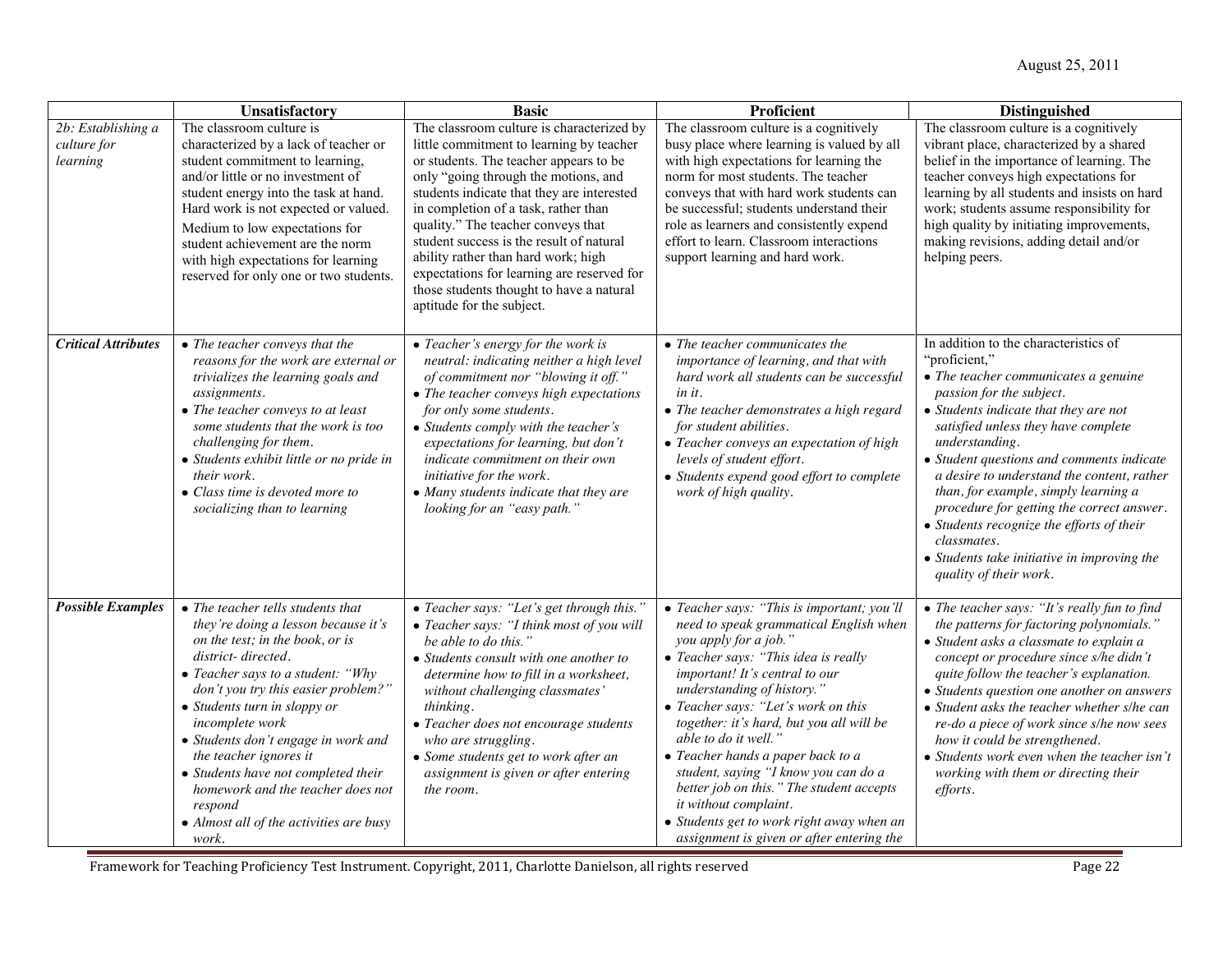|                                        | Unsatisfactory                                                                                                                                                                                                                                                                                                                                                                                                                                                                                                                                | <b>Basic</b>                                                                                                                                                                                                                                                                                                                                                                                                                                                   | Proficient                                                                                                                                                                                                                                                                                                                                                                                                                                                                                                                                                                                                                                                                                                                                                                | <b>Distinguished</b>                                                                                                                                                                                                                                                                                                                                                                                                                                                           |
|----------------------------------------|-----------------------------------------------------------------------------------------------------------------------------------------------------------------------------------------------------------------------------------------------------------------------------------------------------------------------------------------------------------------------------------------------------------------------------------------------------------------------------------------------------------------------------------------------|----------------------------------------------------------------------------------------------------------------------------------------------------------------------------------------------------------------------------------------------------------------------------------------------------------------------------------------------------------------------------------------------------------------------------------------------------------------|---------------------------------------------------------------------------------------------------------------------------------------------------------------------------------------------------------------------------------------------------------------------------------------------------------------------------------------------------------------------------------------------------------------------------------------------------------------------------------------------------------------------------------------------------------------------------------------------------------------------------------------------------------------------------------------------------------------------------------------------------------------------------|--------------------------------------------------------------------------------------------------------------------------------------------------------------------------------------------------------------------------------------------------------------------------------------------------------------------------------------------------------------------------------------------------------------------------------------------------------------------------------|
| 2c Managing<br>classroom<br>procedures | Much instructional time is lost due to<br>inefficient classroom routines and<br>procedures. There is little or no<br>evidence of the teacher managing<br>instructional groups, transitions,<br>and/or the handling of materials and<br>supplies effectively. There is little<br>evidence that students know or follow<br>established routines.                                                                                                                                                                                                | Some instructional time is lost due to<br>only partially effective classroom<br>routines and procedures. The teacher's<br>management of instructional groups,<br>transitions, and/or the handling of<br>materials and supplies is inconsistent,<br>leading to some disruption of learning.<br>With regular guidance and prompting,<br>students follow established routines.                                                                                    | There is little loss of instructional time due<br>to effective classroom routines and<br>procedures. The teacher's management of<br>instructional groups and/or the handling of<br>materials and supplies are consistently<br>successful. With minimal guidance and<br>prompting, students follow established<br>classroom routines.                                                                                                                                                                                                                                                                                                                                                                                                                                      | Instructional time is maximized due to<br>efficient classroom routines and procedures.<br>Students contribute to the management of<br>instructional groups, transitions, and/or the<br>handling of materials and supplies. Routines<br>are well understood and may be initiated by<br>students.                                                                                                                                                                                |
| <b>Critical Attributes</b>             | • Students not working with the<br>teacher are not productively<br>engaged or are disruptive to the<br>class.<br>• There are no established<br>procedures for distributing and<br>collecting materials.<br>• Procedures for other activities are<br>confused or chaotic.                                                                                                                                                                                                                                                                      | • Small groups are only partially<br>engaged while not working directly<br>with the teacher.<br>• Procedures for transitions, and<br>distribution/collection of materials,<br>seem to have been established, but their<br>operation is rough.<br>• Classroom routines function unevenly.                                                                                                                                                                       | • The students are productively engaged<br>during small group work.<br>• Transitions between large and small<br>group activities are smooth.<br>• Routines for distribution and collection<br>of materials and supplies work<br>efficiently.<br>• Classroom routines function smoothly.                                                                                                                                                                                                                                                                                                                                                                                                                                                                                   | In addition to the characteristics of<br>"proficient,"<br>$\bullet$ Students take the initiative with their<br>classmates to ensure that their time is<br>used productively.<br>• Students themselves ensure that<br>transitions and other routines .are<br>accomplished smoothly.<br>• Students take initiative in distributing and<br>collecting materials efficiently                                                                                                       |
| <b>Possible Examples</b>               | • When moving into small groups,<br>students ask questions as to where<br>they are supposed to go, whether<br>they should take their chairs, etc.<br>• There are long lines for materials<br>and supplies or distributing<br>supplies is time-consuming.<br>• Students bump into one another<br>lining up or sharpening pencils.<br>• Roll-taking consumes much time at<br>the beginning of the lesson and<br>students are not working on<br>anything.<br>• Most students ask what they are to<br>do or look around for clues from<br>others. | • Some students not working with the<br>teacher are off-task<br>• Transition between large and small<br>group activities requires five minutes<br>but is accomplished.<br>• Students ask what they are to do when<br>materials are being distributed or<br>collected.<br>• Students ask some clarifying questions<br>about procedures<br>• Taking attendance is not fully<br>routinized; students are idle while the<br>teacher fills out the attendance form. | • Students get started on an activity while<br>the teacher takes attendance.<br>• Students move directly between large<br>and small group activities.<br>$\bullet$ The teacher has an established timing<br>device, such as counting down, to signal<br>students to return to their desks.<br>• Teacher has an established attention<br>signal, such as raising a hand, or<br>dimming the lights.<br>• One member of each small group<br>collects materials for the table.<br>• There is an established color-coded<br>system indicating where materials<br>should be stored.<br>• In small group work, students have<br>established roles, they listen to one<br>another, summarizeg different views, etc<br>• Clean-up at the end of a lesson is fast<br>and efficient, | • Students redirect classmates in small<br>groups not working directly with the<br>teacher to be more efficient in their work.<br>• A student reminds classmates of the roles<br>that they are to play within the group.<br>$\bullet$ A student re-directs a classmate to the<br>table s/he should be at following a<br>transition.<br>• Students propose an improved attention<br>signal.<br>• Students independently check themselves<br>into class on the attendance board. |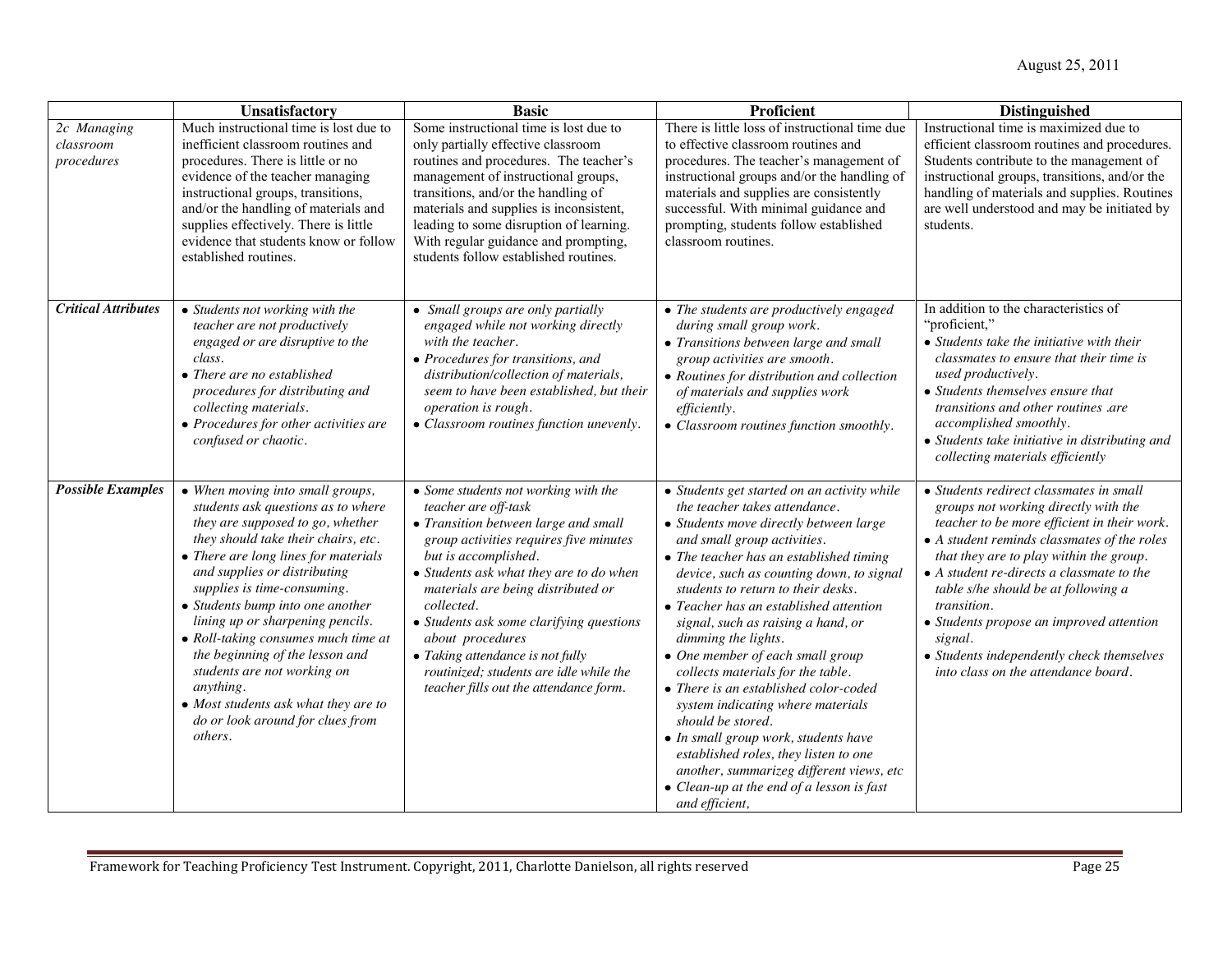|                                        | Unsatisfactory                                                                                                                                                                                                                                                                                                                                            | <b>Basic</b>                                                                                                                                                                                                                                                                                                                                                   | <b>Proficient</b>                                                                                                                                                                                                                                                                                   | <b>Distinguished</b>                                                                                                                                                                                                                                                                                                                                                            |
|----------------------------------------|-----------------------------------------------------------------------------------------------------------------------------------------------------------------------------------------------------------------------------------------------------------------------------------------------------------------------------------------------------------|----------------------------------------------------------------------------------------------------------------------------------------------------------------------------------------------------------------------------------------------------------------------------------------------------------------------------------------------------------------|-----------------------------------------------------------------------------------------------------------------------------------------------------------------------------------------------------------------------------------------------------------------------------------------------------|---------------------------------------------------------------------------------------------------------------------------------------------------------------------------------------------------------------------------------------------------------------------------------------------------------------------------------------------------------------------------------|
| 2d Managing<br><b>Student Behavior</b> | There appear to be no established<br>standards of conduct, and little or no<br>teacher monitoring of student<br>behavior. Students challenge the<br>standards of conduct. Response to<br>students' misbehavior is repressive,<br>or disrespectful of student dignity.                                                                                     | Standards of conduct appear to have been<br>established, but their implementation is<br>inconsistent. Teacher tries, with uneven<br>results, to monitor student behavior and<br>respond to student misbehavior. There is<br>inconsistent implementation of the<br>standards of conduct.                                                                        | Student behavior is generally appropriate.<br>The teacher monitors student behavior<br>against established standards of conduct.<br>Teacher response to student misbehavior is<br>consistent, proportionate and respectful to<br>students and is effective.                                         | Student behavior is entirely appropriate.<br>Students take an active role in monitoring<br>their own behavior and that of other<br>students against standards of conduct.<br>Teachers' monitoring of student behavior is<br>subtle and preventive. Teacher's response to<br>student misbehavior is sensitive to<br>individual student needs, respects students'<br>dignity.     |
| <b>Critical Attributes</b>             | $\bullet$ The classroom environment is<br>chaotic, with no apparent standards<br>of conduct.<br>$\bullet$ The teacher does not monitor<br>student behavior.<br>• Some students violate classroom<br>rules, without apparent teacher<br>awareness.<br>• When the teacher notices student<br>misbehavior, s/he appears helpless<br>to do anything about it. | • Teacher attempts to maintain order in<br>the classroom but with uneven success:<br>standards of conduct, if they exist, are<br>not evident.<br>• Teacher attempts to keep track of<br>student behavior, but with no apparent<br>system.<br>• The teacher's response to student<br>misbehavior is inconsistent: sometimes<br>very harsh; other times lenient. | • Standards of conduct appear to have<br>been established.<br>• Student behavior is generally<br><i>appropriate.</i><br>• The teacher frequently monitors student<br>behavior.<br>• Teacher's response to student<br>misbehavior is effective.<br>• Teacher acknowledges good behavior              | In addition to the characteristics of<br>"proficient,"<br>• Student behavior is entirely appropriate;<br>no evidence of student misbehavior.<br>• The teacher monitors student behavior<br>without speaking $-$ just moving about.<br>• Students respectfully intervene as<br>appropriate with classmates to ensure<br>compliance with standards of conduct.                    |
| <b>Possible Examples</b>               | • Students are talking among<br>themselves, with no attempt by the<br>teacher to silence them.<br>$\bullet$ An object flies through the air<br>without apparent teacher notice<br>• Students are running around the<br>room, resulting in chaos<br>• Students use their phones and other<br>electronics: the teacher doesn't do<br><i>anything.</i>       | • Classroom rules are posted, but neither<br>teacher nor students refers to them.<br>• The teacher repeatedly asks students to<br>take their seats; some ignore him/her.<br>• To one student: "Where's your late<br>pass? Go to the office." To another:<br>"You don't have a late pass? Come in<br>and take your seat; you've missed<br>enough already."      | • Upon a non-verbal signal from the<br>teacher, students correct their behavior.<br>• The teacher moves to every section of<br>the classroom, keeping a close eye on<br>student behavior.<br>• The teacher gives a student a "hard"<br>look," and the student stops talking to<br>his/her neighbor. | • A student suggests a revision in one of the<br>classroom rules.<br>• The teacher notices that some students<br>are talking among themselves, and<br>without a word, moves nearer to them; the<br>talking stops.<br>• The teacher asks to speak to a student<br>privately about misbehavior.<br>• A student reminds his/her classmates of<br>the class rule about chewing gum. |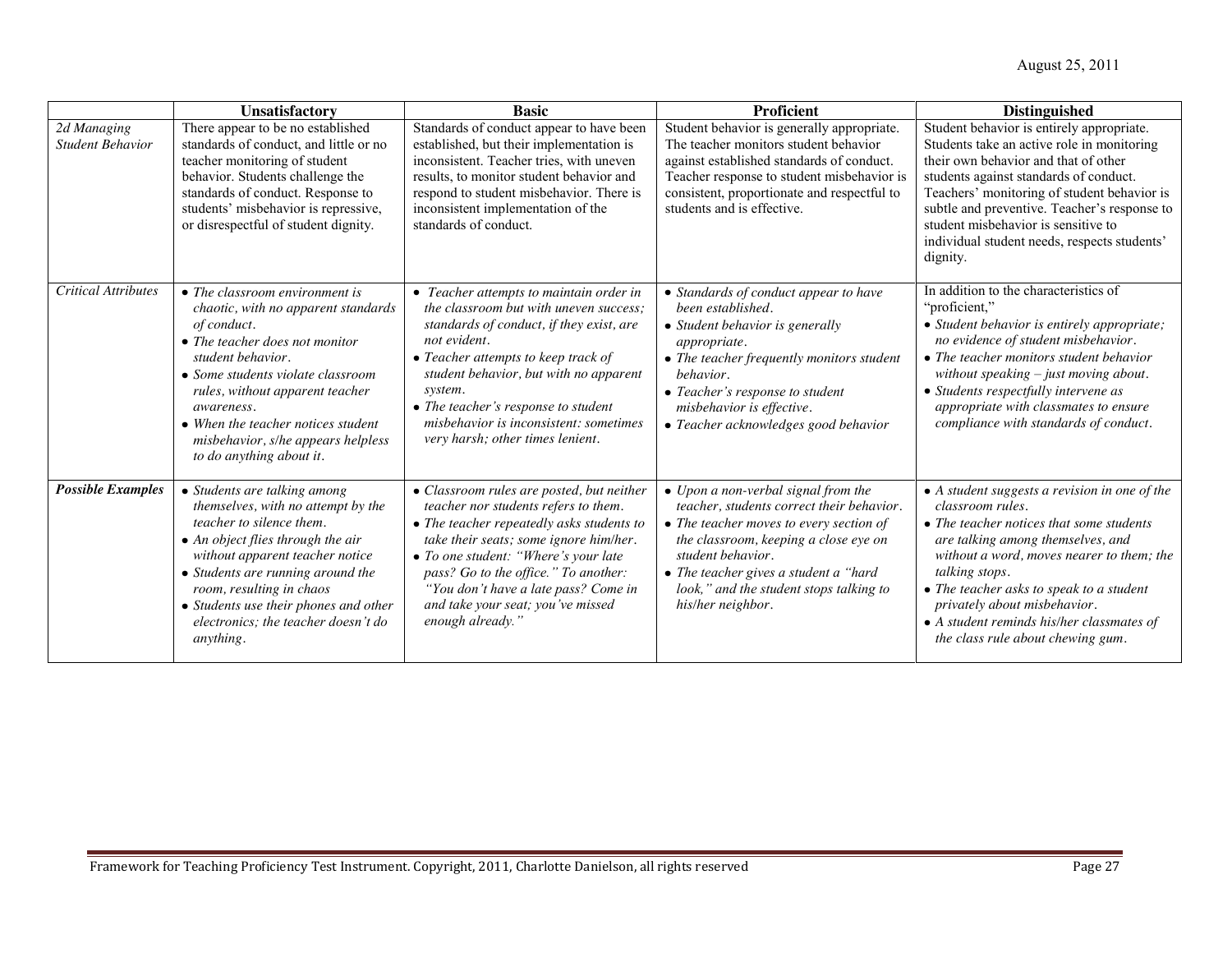|                                  | Unsatisfactory                                                                                                                                                                                                                                                | <b>Basic</b>                                                                                                                                                                                                                                                                                                                          | <b>Proficient</b>                                                                                                                                                                                                                                                                                                       | <b>Distinguished</b>                                                                                                                                                                                                                                                                                                                                                                                                                      |
|----------------------------------|---------------------------------------------------------------------------------------------------------------------------------------------------------------------------------------------------------------------------------------------------------------|---------------------------------------------------------------------------------------------------------------------------------------------------------------------------------------------------------------------------------------------------------------------------------------------------------------------------------------|-------------------------------------------------------------------------------------------------------------------------------------------------------------------------------------------------------------------------------------------------------------------------------------------------------------------------|-------------------------------------------------------------------------------------------------------------------------------------------------------------------------------------------------------------------------------------------------------------------------------------------------------------------------------------------------------------------------------------------------------------------------------------------|
| 2e: Organizing<br>physical space | The physical environment is unsafe,<br>or many students don't have access to<br>learning. There is poor alignment<br>between the arrangement of furniture<br>and resources, including computer<br>technology, and the lesson activities.                      | The classroom is safe, and essential<br>learning is accessible to most students,<br>The teacher's use of physical resources,<br>including computer technology, is<br>moderately effective. Teacher may<br>attempt to modify the physical<br>arrangement to suit learning activities,<br>with partial success.                         | The classroom is safe, and learning is<br>accessible to all students; teacher ensures<br>that the physical arrangement is<br>appropriate to the learning activities.<br>Teacher makes effective use of physical<br>resources, including computer<br>technology.                                                         | The classroom is safe, and learning is<br>accessible to all students including those with<br>special needs. Teacher makes effective use of<br>physical resources, including computer<br>technology. The teacher ensures that the<br>physical arrangement is appropriate to the<br>learning activities. Students contribute to the<br>use or adaptation of the physical environment<br>to advance learning.                                |
| <b>Critical Attributes</b>       | • There are physical hazards in the<br>classroom, endangering student<br>safety.<br>• Many students can't see or hear the<br>teacher or the board.<br>• Available technology is not being<br>used, even if available and its use<br>would enhance the lesson. | • The physical environment is safe, and<br>most students can see and hear.<br>• The physical environment is not an<br>impediment to learning, but does not<br>enhance it.<br>• The teacher makes limited use of<br>available technology and other<br>resources.                                                                       | • The classroom is safe, and all students<br>are able to see and hear.<br>• The classroom is arranged to support<br>the instructional goals and learning<br><i>activities.</i><br>• The teacher makes appropriate use of<br>available technology.                                                                       | In addition to the characteristics of<br>"proficient,"<br>• Modifications are made to the physical<br>environment to accommodate students with<br>special needs.<br>• There is total alignment between the goals<br>of the lesson and the physical environment.<br>$\bullet$ Students take the initiative to adjust the<br>physical environment.<br>• Teachers and students make extensive and<br>imaginative use of available technology |
| <b>Possible Examples</b>         | • There are electrical cords running<br>around the classroom.<br>• There is a pole in the middle of the<br>room; some students can't see the<br>board.<br>• A white board is in the classroom.<br>but it is facing the wall.                                  | • The teacher ensures that dangerous<br>chemicals are stored safely.<br>• The classroom desks remains in two<br>semicircles, requiring students to lean<br>around their classmates during small<br>group work.<br>• The teacher tries to use a computer to<br>illustrate a concept, but requires<br>several attempts to make it work. | • There are established guidelines<br>concerning where backpacks are left<br>during class to keep the pathways<br>clear; students comply.<br>• Desks are moved to make tables so<br>students can work together, or in a<br>circle for a class discussion.<br>• The use of an Internet connection<br>extends the lesson. | • Students ask if they can shift the furniture<br>to better suit small group work, or<br>discussion.<br>• A student closes the door to shut out noise<br>in the corridor, or lowers a blind to block<br>the sun from a classmate's eyes.<br>• A student suggests an application of the<br>white board for an activity.                                                                                                                    |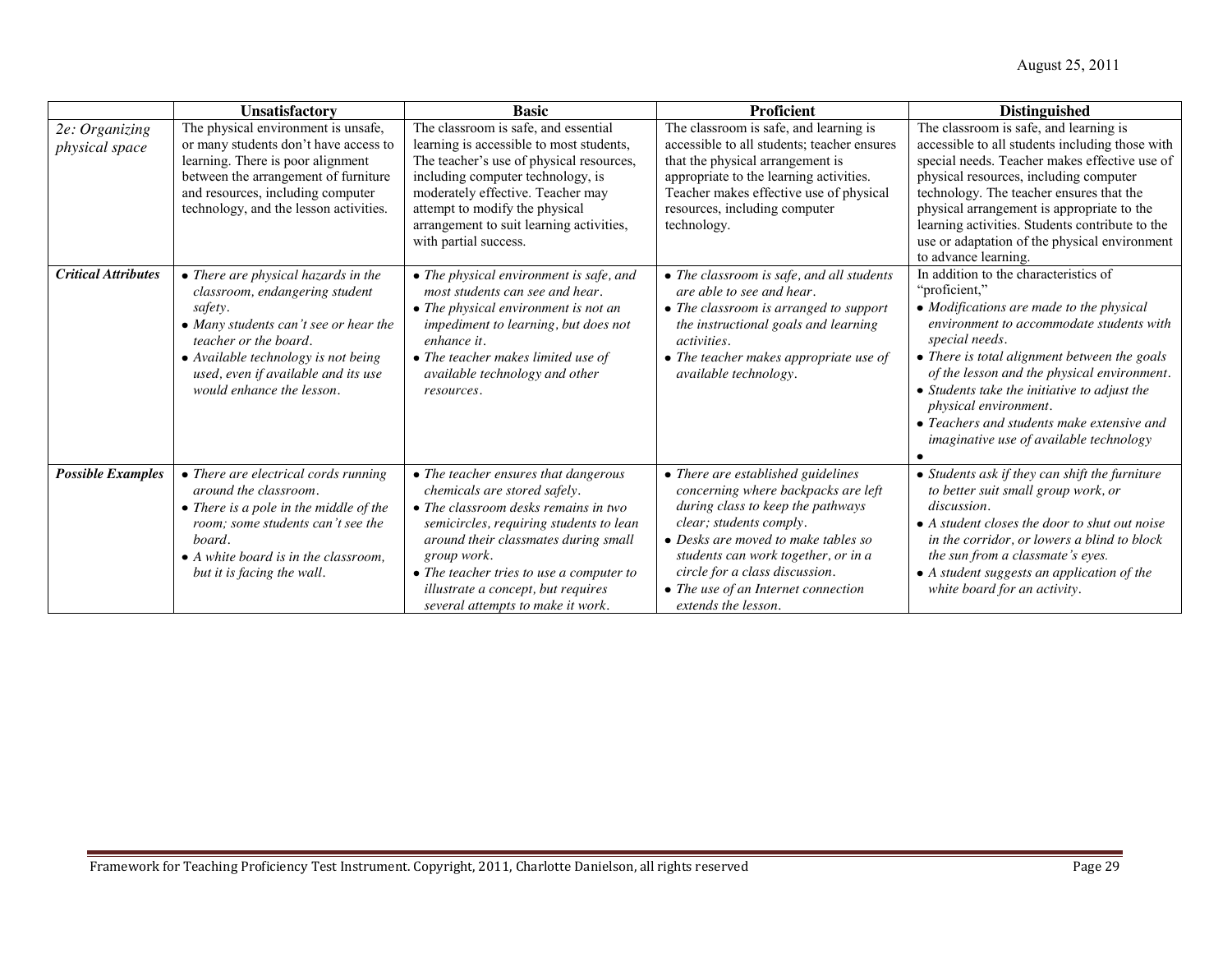|                                    | Unsatisfactory                                                                                                                                                                                                                                                                                                                                                                                                                                                                                                                                                                                                           | <b>Basic</b>                                                                                                                                                                                                                                                                                                                                                                                                                                                                                                                                                                                       | Proficient                                                                                                                                                                                                                                                                                                                                                                                                                                                                                                                                                                                                                      | <b>Distinguished</b>                                                                                                                                                                                                                                                                                                                                                                                                                                                                                                                                                                                |
|------------------------------------|--------------------------------------------------------------------------------------------------------------------------------------------------------------------------------------------------------------------------------------------------------------------------------------------------------------------------------------------------------------------------------------------------------------------------------------------------------------------------------------------------------------------------------------------------------------------------------------------------------------------------|----------------------------------------------------------------------------------------------------------------------------------------------------------------------------------------------------------------------------------------------------------------------------------------------------------------------------------------------------------------------------------------------------------------------------------------------------------------------------------------------------------------------------------------------------------------------------------------------------|---------------------------------------------------------------------------------------------------------------------------------------------------------------------------------------------------------------------------------------------------------------------------------------------------------------------------------------------------------------------------------------------------------------------------------------------------------------------------------------------------------------------------------------------------------------------------------------------------------------------------------|-----------------------------------------------------------------------------------------------------------------------------------------------------------------------------------------------------------------------------------------------------------------------------------------------------------------------------------------------------------------------------------------------------------------------------------------------------------------------------------------------------------------------------------------------------------------------------------------------------|
| 3a: Communicating<br>with students | The instructional purpose of the lesson is<br>unclear to students and the directions and<br>procedures are confusing. Teacher's<br>explanation of the content contains major<br>errors. The teacher's spoken or written<br>language contains errors of grammar or<br>syntax. Vocabulary is inappropriate,<br>vague, or used incorrectly, leaving<br>students confused.                                                                                                                                                                                                                                                   | Teacher's attempt to explain the<br>instructional purpose has only limited<br>success, and/or directions and<br>procedures must be clarified after<br>initial student confusion. Teacher's<br>explanation of the content may contain<br>minor errors; some portions are clear;<br>other portions are difficult to follow.<br>Teacher's explanation consists of a<br>monologue, with no invitation to the<br>students for intellectual engagement.<br>Teacher's spoken language is correct;<br>however, vocabulary is limited, or not<br>fully appropriate to the students' ages<br>or backgrounds. | The instructional purpose of the lesson is<br>clearly communicated to students,<br>including where it is situated within<br>broader learning; directions and<br>procedures are explained clearly.<br>Teacher's explanation of content is well<br>scaffolded, clear and accurate, and<br>connects with students' knowledge and<br>experience. During the explanation of<br>content, the teacher invites student<br>intellectual engagement. Teacher's spoken<br>and written language is clear and correct.<br>Vocabulary is appropriate to the students'<br>ages and interests.                                                  | The teacher links the instructional purpose of<br>the lesson to student interests; the directions<br>and procedures are clear and anticipate possible<br>student misunderstanding. Teacher's<br>explanation of content is thorough and clear,<br>developing conceptual understanding through<br>artful scaffolding and connecting with students'<br>interests. Students contribute to extending the<br>content, and in explaining concepts to their<br>classmates. Teacher's spoken and written<br>language is expressive, and the teacher finds<br>opportunities to extend students' vocabularies. |
| <b>Critical Attributes</b>         | $\bullet$ At no time during the lesson does the<br>teacher convey to the students what<br>they will be learning.<br>• Students indicate through their<br>questions that they are confused as to<br>the learning task.<br>• The teacher makes a serious content<br>error that will affect students'<br>understanding of the lesson.<br>• Students indicate through body<br>language or questions that they don't<br>understand the content being<br>presented.<br>• Teacher's communications include<br>errors of vocabulary or usage.<br>$\bullet$ Vocabulary is inappropriate to the<br>age or culture of the students. | • The teacher refers in passing to<br>what the students will be learning, or<br>it is written on the board with no<br>elaboration or explanation.<br>• Teacher must clarify the learning<br>task so students can complete it.<br>• The teacher makes no serious<br>content errors, although may make a<br>minor error.<br>• The teacher's explanation of the<br>content consists of a monologue or is<br>purely procedural with minimal<br>participation by students.<br>• Vocabulary and usage are correct<br>but unimaginative.<br>• Vocabulary is too advanced or<br>juvenile for the students. | • The teacher states clearly, at some<br>point during the lesson, what the<br>students will be learning.<br>• If appropriate, the teacher models the<br>process to be followed in the task.<br>• Students engage with the learning task,<br>indicating that they understand what<br>they are to do.<br>• The teacher makes no content errors.<br>• Teacher's explanation of content is<br>clear, and invites student participation<br>and thinking.<br>• Vocabulary and usage are correct and<br>completely suited to the lesson.<br>$\bullet$ Vocabulary is appropriate to the<br>students' ages and levels of<br>development. | In addition to the characteristics of<br>"proficient,"<br>• The teacher points out possible areas for<br>misunderstanding.<br>• Teacher explains content clearly and<br>imaginatively, using metaphors and<br>analogies to bring content to life.<br>• All students seem to understand the<br><i>presentation.</i><br>• The teacher invites students to explain the<br>content to the class, or to classmates.<br>• Teacher uses rich language, offering brief<br>vocabulary lessons where appropriate.                                                                                             |
| <b>Possible Examples</b>           | $\bullet$ A student asks: "What are we<br>supposed to be doing?" but the<br>teacher ignores the question.<br>$\bullet$ The teacher states that to add<br>fractions, they must have the same<br>numerator.<br>• Students have a quizzical look on<br>their faces; some may withdraw from<br>the lesson.<br>• Students become disruptive, or talk                                                                                                                                                                                                                                                                          | • The teacher mispronounces ""<br>• The teacher says: "And oh, by the<br>way, today we're going to factor<br>polynomials."<br>$\bullet$ A student asks: "What are we<br>supposed to be doing?" and the<br>teacher clarifies the task.<br>• Students ask "What do I write<br>here?" in order to complete a task.<br>• The teacher says: "Watch me while                                                                                                                                                                                                                                             | • "By the end of today's lesson, you're<br>all going to be able to factor different<br>types of polynomials."<br>$\bullet$ In the course of a presentation of<br>content, the teacher asks of students:<br>"Can anyone think of an example of<br>$that?$ "<br>• The teacher uses a board or projection<br>device so students can refer to it<br>without requiring the teacher's                                                                                                                                                                                                                                                 | • The teacher says: "Here's a spot where<br>some students have difficulty:be sure to<br>read it carefully"<br>• The teacher asks a student to explain the<br>task to other students.<br>• When needed, a student offers clarification<br>about the learning task to classmates.<br>• The teacher explains passive solar energy<br>by inviting students to think about the<br>temperature in a closed car on a cold, but                                                                                                                                                                             |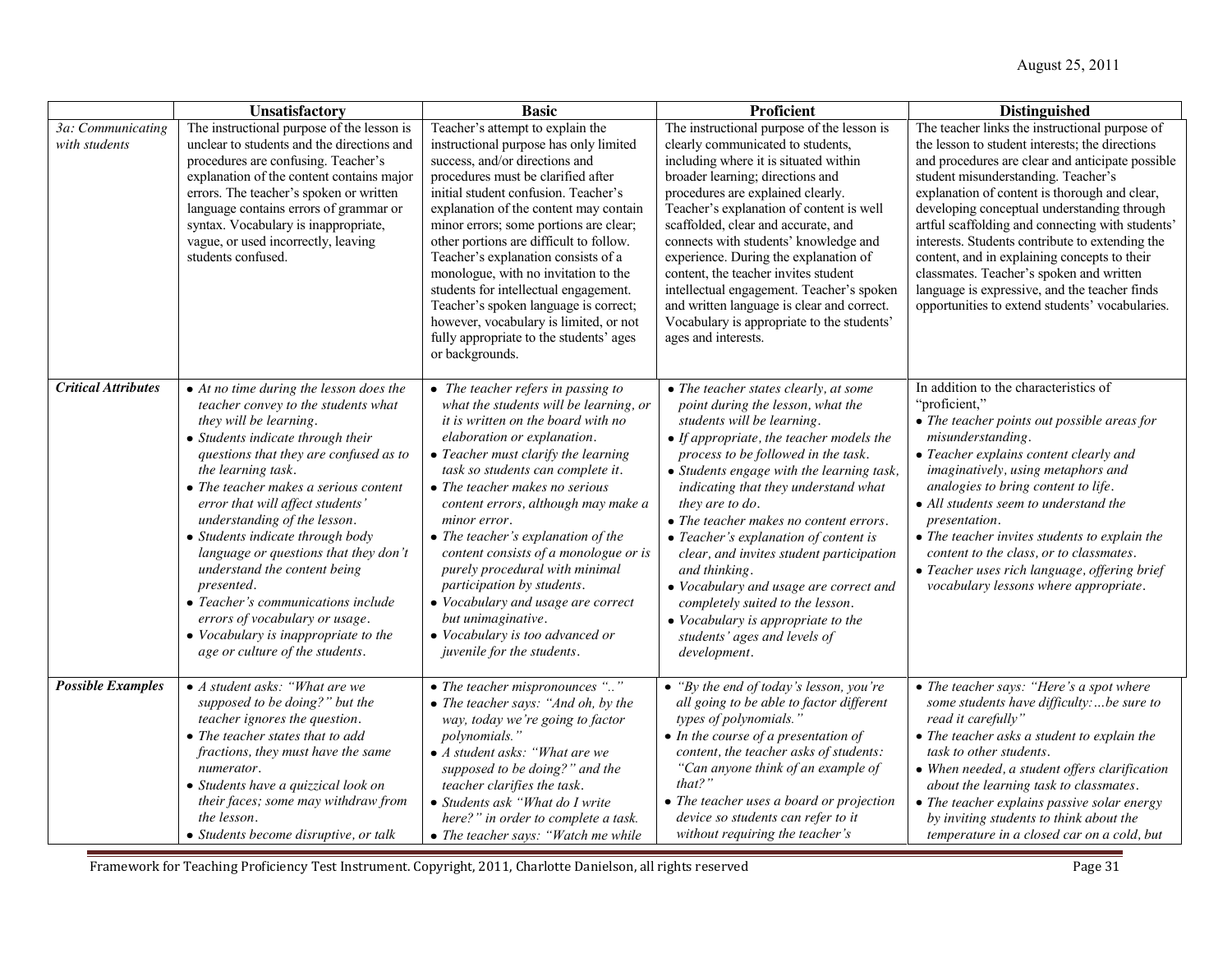|                                                         | Unsatisfactory                                                                                                                                                                                                                                                                                                  | <b>Basic</b>                                                                                                                                                                                                                                                                                                                                                                                                                             | Proficient                                                                                                                                                                                                                                                                                                                                                                                                                                                                                                                   | <b>Distinguished</b>                                                                                                                                                                                                                                                                                                                                   |
|---------------------------------------------------------|-----------------------------------------------------------------------------------------------------------------------------------------------------------------------------------------------------------------------------------------------------------------------------------------------------------------|------------------------------------------------------------------------------------------------------------------------------------------------------------------------------------------------------------------------------------------------------------------------------------------------------------------------------------------------------------------------------------------------------------------------------------------|------------------------------------------------------------------------------------------------------------------------------------------------------------------------------------------------------------------------------------------------------------------------------------------------------------------------------------------------------------------------------------------------------------------------------------------------------------------------------------------------------------------------------|--------------------------------------------------------------------------------------------------------------------------------------------------------------------------------------------------------------------------------------------------------------------------------------------------------------------------------------------------------|
| 3b: Using<br>questioning /<br>prompts and<br>discussion | Teacher's questions are of low cognitive<br>challenge, single correct responses, and<br>asked in rapid succession. Interaction<br>between teacher and students is<br>predominantly recitation style, with the<br>teacher mediating all questions and<br>answers. A few students dominate the<br>discussion.     | Teacher's questions lead students<br>through a single path of inquiry, with<br>answers seemingly determined in<br>advance. Alternatively the teacher<br>attempts to frame some questions<br>designed to promote student thinking<br>and understanding, but only a few<br>students are involved. Teacher attempts<br>to engage all students in the discussion<br>and to encourage them to respond to<br>one another, with uneven results. | While the teacher may use some low-level<br>questions, he or she poses questions to<br>students designed to promote student<br>thinking and understanding. Teacher<br>creates a genuine discussion among<br>students, providing adequate time for<br>students to respond, and stepping aside<br>when appropriate. Teacher successfully<br>engages most students in the discussion,<br>employing a range of strategies to ensure<br>that most students are heard.                                                             | Teacher uses a variety or series of questions<br>or prompts to challenge students cognitively,<br>advance high level thinking and discourse, and<br>promote meta-cognition. Students formulate<br>many questions, initiate topics and make<br>unsolicited contributions. Students themselves<br>ensure that all voices are heard in the<br>discussion. |
| <b>Critical Attributes</b>                              | • Questions are rapid-fire, and<br>convergent, with a single correct<br>answer.<br>• Questions do not invite student<br>thinking.<br>• All discussion is between teacher and<br>students; students are not invited to<br>speak directly to one another.<br>$\bullet$ A few students dominate the<br>discussion. | • Teacher frames some questions<br>designed to promote student<br>thinking, but only a few students are<br>involved.<br>$\bullet$ The teacher invites students to<br>respond directly to one another's<br>ideas, but few students respond.<br>• Teacher calls on many students, but<br>only a small number actually<br>participate in the discussion.                                                                                    | • Teacher uses open-ended questions,<br>inviting students to think. and/or offer<br>multiple possible answers.<br>• The teacher makes effective use of wait<br>time.<br>• The teacher builds on uses student<br>responses to questions effectively.<br>$\bullet$ Discussions enable students to talk to<br>one another, without ongoing<br>mediation by the teacher.<br>• The teacher calls on most students,<br>even those who don't initially<br>volunteer.<br>• Many students actively engage in the<br>discussion.       | In addition to the characteristics of<br>"proficient,"<br>• Students initiate higher-order questions.<br>• Students extend the discussion, enriching it.<br>• Students invite comments from their<br>classmates during a discussion.                                                                                                                   |
| <b>Possible Examples</b>                                | • All questions are of the "recitation"<br>type, such as "What is $3x 4?$ "<br>• The teacher asks a question for which<br>the answer is on the board; students<br>respond by reading it.<br>• The teacher only calls on students<br>who have their hands up.                                                    | $\bullet$ Many questions are of the<br>"recitation" type, such as "How<br>many members of the House of<br>Representatives are there?"<br>• The teacher asks: "Who has an idea<br>about this?" the same three students<br>offer comments.<br>• The teacher asks: "Michael, can<br>you comment on Mary's idea?" but<br>Michael does not respond, or makes<br>a comment directly to the teacher.                                            | • The teacher asks: "What might have<br>happened if the colonists had not<br>prevailed in the American war for<br>independence?<br>• The teacher uses plural the form in<br>asking questions, such as: "What are<br>some things you think might contribute<br>$to \dots$ ?"<br>• The teacher asks: "Michael, can you<br>comment on Mary's idea?" and<br>Michael responds directly to Mary.<br>$\bullet$ The teacher asks a question and asks<br>every student to write a brief response,<br>then share with a partner before | • A student asks "How many ways are there<br>to get this answer?"<br>• A student says to a classmate: "I don't think<br>I agree with you on this, because".<br>• A student asks of other students: "Does<br>anyone have another idea as to how we<br>might figure this out?"<br>• A student asks "What if?"                                            |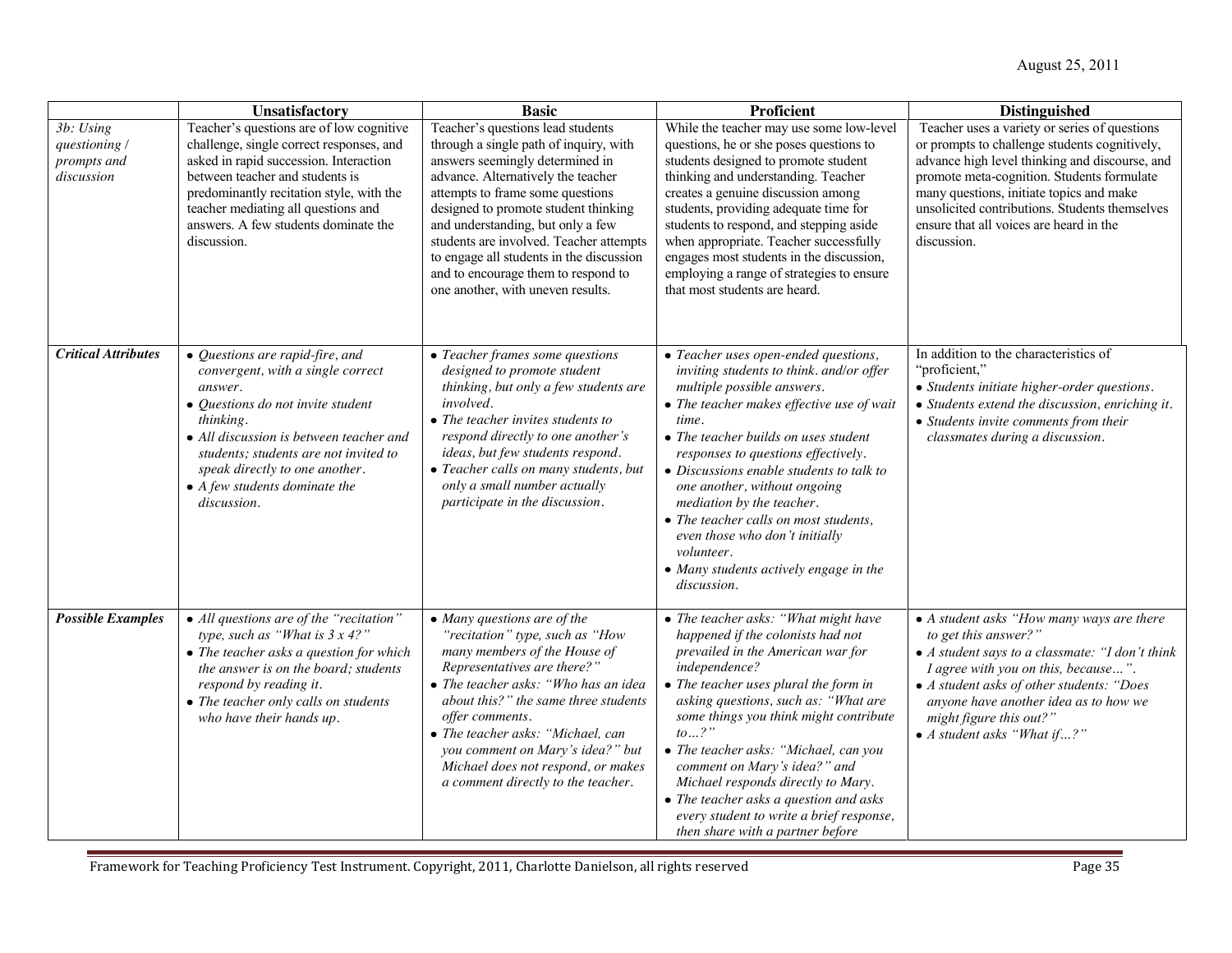|                                      | Unsatisfactory                                                                                                                                                                                                                                                                                                                                                                                                                                                                                                     | <b>Basic</b>                                                                                                                                                                                                                                                                                                                                                                                                                                                                                                                                                                                                                                                                                          | Proficient                                                                                                                                                                                                                                                                                                                                                                                                                                                                                                                                                                  | <b>Distinguished</b>                                                                                                                                                                                                                                                                                                                                                                                                                                                                                                                                                                                                                                                                              |
|--------------------------------------|--------------------------------------------------------------------------------------------------------------------------------------------------------------------------------------------------------------------------------------------------------------------------------------------------------------------------------------------------------------------------------------------------------------------------------------------------------------------------------------------------------------------|-------------------------------------------------------------------------------------------------------------------------------------------------------------------------------------------------------------------------------------------------------------------------------------------------------------------------------------------------------------------------------------------------------------------------------------------------------------------------------------------------------------------------------------------------------------------------------------------------------------------------------------------------------------------------------------------------------|-----------------------------------------------------------------------------------------------------------------------------------------------------------------------------------------------------------------------------------------------------------------------------------------------------------------------------------------------------------------------------------------------------------------------------------------------------------------------------------------------------------------------------------------------------------------------------|---------------------------------------------------------------------------------------------------------------------------------------------------------------------------------------------------------------------------------------------------------------------------------------------------------------------------------------------------------------------------------------------------------------------------------------------------------------------------------------------------------------------------------------------------------------------------------------------------------------------------------------------------------------------------------------------------|
| 3c: Engaging<br>students in learning | The learning tasks and activities,<br>materials, resources, instructional groups<br>and technology are poorly aligned with<br>the instructional outcomes, or require<br>only rote responses. The pace of the<br>lesson is too slow or rushed. Few<br>students are intellectually engaged or<br>interested.                                                                                                                                                                                                         | The learning tasks and activities are<br>partially aligned with the instructional<br>outcomes but require only minimal<br>thinking by students, allowing most<br>students to be passive or merely<br>compliant. The pacing of the lesson<br>may not provide students the time<br>needed to be intellectually engaged.                                                                                                                                                                                                                                                                                                                                                                                 | The learning tasks and activities are<br>aligned with the instructional outcomes<br>and are designed to challenge student<br>thinking, resulting in active intellectual<br>engagement by most students with<br>important and challenging content, and<br>with teacher scaffolding to support that<br>engagement. The pacing of the lesson is<br>appropriate, providing most students the<br>time needed to be intellectually engaged.                                                                                                                                       | Virtually all students are intellectually<br>engaged in challenging content through well-<br>designed learning tasks and suitable<br>scaffolding by the teacher. Learning tasks<br>and activities are fully aligned with the<br>instructional outcomes. In addition, there is<br>evidence of some student initiation of inquiry,<br>and student contributions to the exploration of<br>important content. The pacing of the lesson<br>provides students the time needed to<br>intellectually engage with and reflect upon<br>their learning, and to consolidate their<br>understanding. Students may have some<br>choice in how they complete tasks and may<br>serve as resources for one another |
| <b>Critical Attributes</b>           | $\bullet$ Few students are intellectually<br>engaged in the lesson.<br>• Learning tasks require only recall or<br>have a single correct response or<br>method.<br>• The materials used ask students only<br>to perform rote tasks.<br>• Only one type of instructional group<br>is used (whole group, small groups)<br>when variety would better serve the<br>instructional purpose.<br>• Instructional materials used are<br>unsuitable to the lesson and/or the<br>students.<br>• The lesson drags, or is rushed | • Some students are intellectually<br>engaged in the lesson.<br>• Learning tasks are a mix of those<br>requiring thinking and recall.<br>• Student engagement with the content<br>is largely passive, learning primarily<br>facts or procedures.<br>• Students have no choice in how they<br>complete tasks.<br>$\bullet$ The teacher uses different<br>instructional groupings; these are<br>partially successful in achieving the<br>lesson objectives.<br>• The materials and resources are<br>partially aligned to the lesson<br>objectives, only some of them<br>demanding student thinking.<br>• The pacing of the lesson is uneven;<br>suitable in parts, but rushed or<br>dragging in others. | • Most students are intellectually<br>engaged in the lesson.<br>• Learning tasks have multiple correct<br>responses or approaches and/or<br>demand higher-order thinking<br>• Students have some choice in how they<br>complete learning tasks.<br>$\bullet$ There is a mix of different types of<br>groupings, suitable to the lesson<br>objectives.<br>• Materials and resources support the<br>learning goals and require intellectual<br>engagement, as appropriate.<br>• The pacing of the lesson provides<br>students the time needed to be<br>intellectually engaged | In addition to the characteristics of<br>"proficient,"<br>• Virtually all students are highly engaged in<br>the lesson.<br>• Students take initiative to modify a learning<br>task to make it more meaningful or relevant<br>to their needs<br>• Students suggest modifications to the<br>grouping patterns used.<br>• Students have extensive choice in how they<br>complete tasks.<br>• Students suggest modifications or additions<br>to the materials being used.<br>• Students have an opportunity for reflection<br>and closure on the lesson to consolidate<br>their understanding.                                                                                                        |
| <b>Possible Examples</b>             | • Most students are playing video<br>games during the lesson<br>• Students fill out the lesson worksheet<br>by copying words from the board.<br>• The teacher lectures for 45 minutes<br>• Most students don't have time to<br>complete the assignment; the teacher<br>moves on in the lesson.                                                                                                                                                                                                                     | • In three of the five small groups,<br>students are figuring out an answer<br>to the assigned problem.<br>• Students are asked to fill in a<br>worksheet, following an established<br>procedure.<br>$\bullet$ There is a recognizable beginning,<br>middle, and end to the lesson.                                                                                                                                                                                                                                                                                                                                                                                                                   | $\bullet$ Five students (out of 27) are playing<br>video games, texting, etc.<br>• Students are asked to formulate a<br>hypothesis about what might happen if<br>the American voting system allowed for<br>the direct election of presidents.<br>• Students are given a task to do<br>independently, then to discuss with a                                                                                                                                                                                                                                                 | • Students are asked to write an essay "in the<br>style of Hemmingway."<br>• A student asks whether they might remain<br>in their small groups to complete another<br>section of the activity, rather than work<br>independently.<br>• Students identify or create their own<br>learning materials.                                                                                                                                                                                                                                                                                                                                                                                               |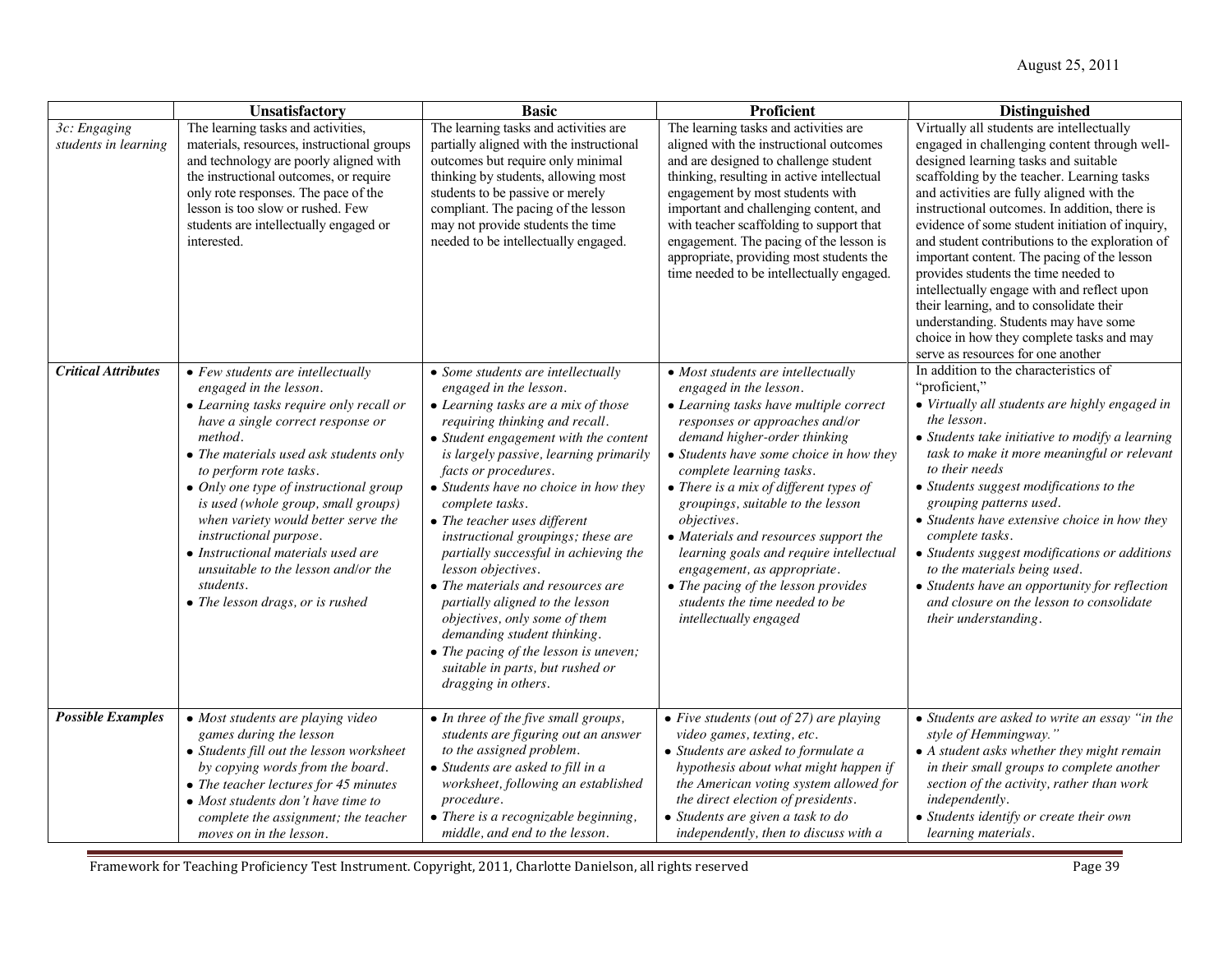|                                                  | Unsatisfactory                                                                                                                                                                                                                                                                               | <b>Basic</b>                                                                                                                                                                                                                                                                                                                                                                                                                                                                                                                              | <b>Proficient</b>                                                                                                                                                                                                                                                                                                                                                                                                                   | <b>Distinguished</b>                                                                                                                                                                                                                                                                                                                                                                                                                                                                                                                                                                                                                                                       |
|--------------------------------------------------|----------------------------------------------------------------------------------------------------------------------------------------------------------------------------------------------------------------------------------------------------------------------------------------------|-------------------------------------------------------------------------------------------------------------------------------------------------------------------------------------------------------------------------------------------------------------------------------------------------------------------------------------------------------------------------------------------------------------------------------------------------------------------------------------------------------------------------------------------|-------------------------------------------------------------------------------------------------------------------------------------------------------------------------------------------------------------------------------------------------------------------------------------------------------------------------------------------------------------------------------------------------------------------------------------|----------------------------------------------------------------------------------------------------------------------------------------------------------------------------------------------------------------------------------------------------------------------------------------------------------------------------------------------------------------------------------------------------------------------------------------------------------------------------------------------------------------------------------------------------------------------------------------------------------------------------------------------------------------------------|
| 3d: Using<br>Assessment in<br><b>Instruction</b> | There is little or no assessment or<br>monitoring of student learning;<br>feedback is absent, or of poor quality.<br>Students do not appear to be aware of<br>the assessment criteria and do not<br>engage in self-assessment.                                                               | Assessment is used sporadically to<br>support instruction, through some<br>monitoring of progress of learning by<br>teacher and/or students. Feedback to<br>students is general, and students<br>appear to be only partially aware of<br>the assessment criteria; few assess<br>their own work. Questions/prompts/<br>assessments are rarely used to<br>diagnose evidence of learning.                                                                                                                                                    | Assessment is regularly used during<br>instruction, through monitoring of<br>progress of learning by teacher and/or<br>students, resulting in accurate, specific<br>feedback that advances learning.<br>Students appear to be aware of the<br>assessment criteria; some of them engage<br>in self-assessment. Questions/prompts /<br>assessments are used to diagnose<br>evidence of learning                                       | Assessment is fully integrated into<br>instruction, through extensive use of<br>formative assessment. Students appear to be<br>aware of, and there is some evidence that<br>they have contributed to, the assessment<br>criteria. Students self-assess and monitor<br>their progress. A variety of feedback, from<br>both the teacher and peers, is accurate,<br>specific, and advances learning. Questions /<br>prompts / assessments are used regularly to<br>diagnose evidence of learning by individual<br>students.                                                                                                                                                   |
| <b>Critical Attributes</b>                       | • The teacher gives no indication of<br>what high quality work looks like.<br>• The teacher makes no effort to<br>determine whether students<br>understand the lesson.<br>• Feedback is only global.<br>• The teacher does not ask students to<br>evaluate their own or classmates'<br>work. | $\bullet$ There is little evidence that the<br>students understand how their work<br>will be evaluated.<br>• Teacher monitors understanding<br>through a single method, or without<br>eliciting evidence of understanding<br>from all students<br>• Teacher requests global indications<br>of student understanding.<br>$\bullet$ Feedback to students is not<br>uniformly specific, not oriented<br>towards future improvement of work.<br>• The teacher makes only minor<br>attempts to engage students in self-<br>or peer-assessment. | • Students indicate that they clearly<br>understand the characteristics of high-<br>quality work.<br>• The teacher elicits evidence of student<br>understanding during the lesson<br>Students are invited to assess their<br>own work and make improvements.<br>• Feedback includes specific and timely<br>guidance for at least groups of<br>students<br>• The teacher attempts to engage<br>students in self- or peer-assessment. | In addition to the characteristics of<br>"proficient,"<br>• There is evidence that students have helped<br>establish the evaluation criteria.<br>• Teacher monitoring of student<br>understanding is sophisticated and<br>continuous: the teacher is constantly<br>"taking the pulse" of the class.<br>• Teacher makes frequent use of strategies to<br>elicit information about individual student<br>understanding.<br>• Feedback to students is specific and timely,<br>and is provided from many sources,<br>including other students.<br>• Students monitor their own understanding,<br>either on their own initiative or as a result<br>of tasks set by the teacher. |
| <b>Possible Examples</b>                         | • A student asks: "How is this<br>assignment going to be graded?"<br>$\bullet$ A student asks "Does this quiz count<br>towards my grade?"<br>• The teacher forges ahead with a<br>presentation without checking for<br>understanding.                                                        | • Teacher asks: "does anyone have a<br>question?<br>• When a student completes a<br>problem on the board, the teacher<br>corrects the student's work without<br>explaining why.<br>• The teacher, after receiving a                                                                                                                                                                                                                                                                                                                       | • The teacher circulates during small<br>group or independent work, offering<br>suggestions to groups of students.<br>• The teacher uses a specifically-<br>formulated question to elicit evidence<br>of student understanding.<br>• The teacher asks students to look over                                                                                                                                                         | • The teacher reminds students of the<br>characteristics of high-quality work, (the<br>assessment criteria), suggesting that the<br>students themselves helped develop them.<br>• While students are working, the teacher<br>circulates providing specific feedback to<br>individual students.                                                                                                                                                                                                                                                                                                                                                                             |